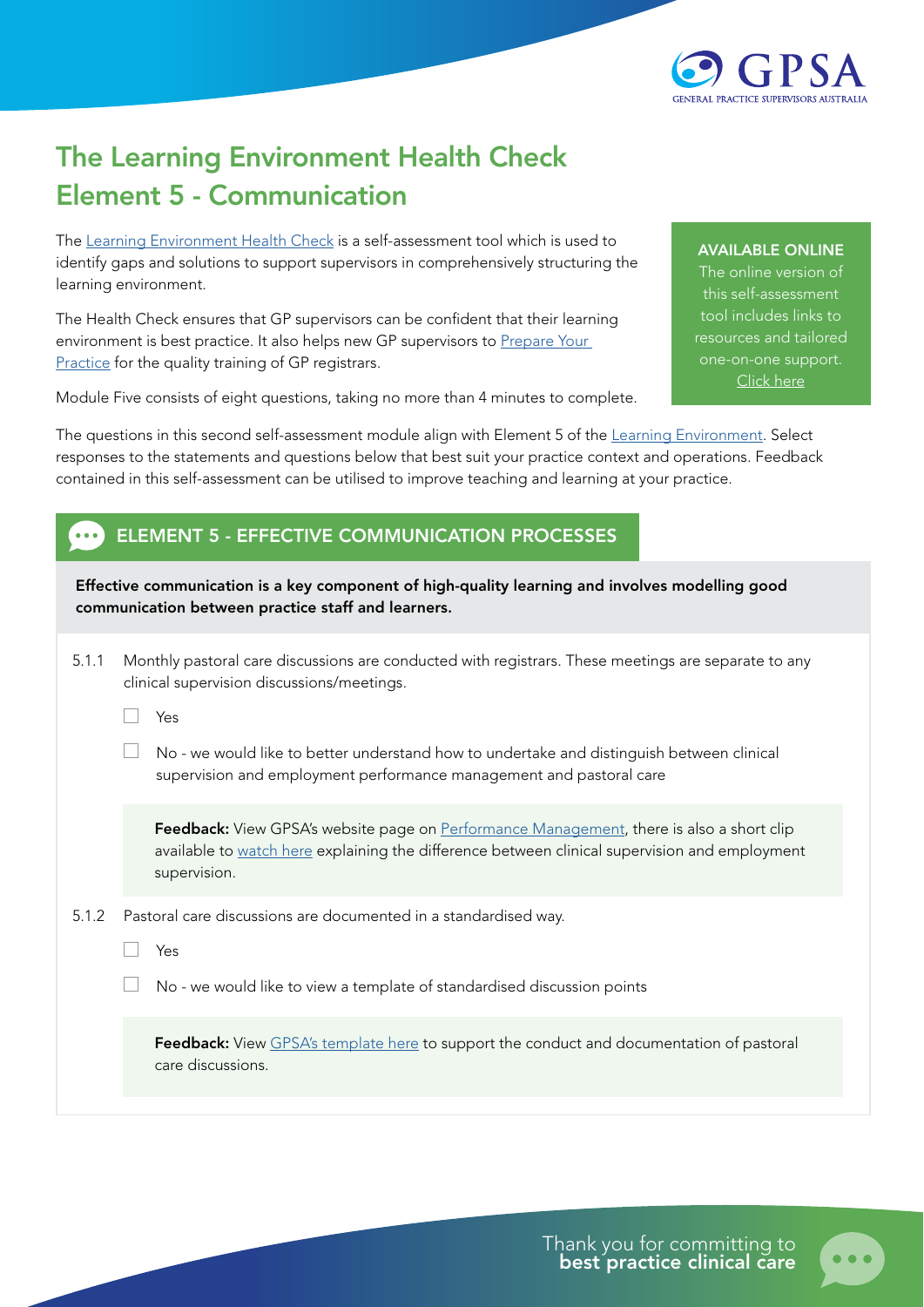

| 5.1.3 | Practice staff are comfortable and equipped with giving feedback. They all have the skills to do this in<br>a constructive way (e.g. correctly identifying sources of information for feedback, asking permission to<br>give feedback, ensuring it is timely, etc.)                                                       |
|-------|---------------------------------------------------------------------------------------------------------------------------------------------------------------------------------------------------------------------------------------------------------------------------------------------------------------------------|
|       | 3<br>Strongly disagree<br>$\overline{2}$<br>5<br>1<br>$\overline{4}$<br>Strongly agree                                                                                                                                                                                                                                    |
|       | <b>Feedback:</b> The GPSA guide to 'Giving Effective Feedback' explains the importance of quality<br>feedback and how to incorporate this into training your GP registrar. It is intended to help<br>you implement strategies that will make providing feedback a meaningful and constructive<br>experience for you both. |
| 5.1.4 | Practice staff display sensitivity to cultural, gender, and sexual diversity:                                                                                                                                                                                                                                             |
|       | 3<br>Strongly disagree<br>2<br>5<br>4<br>Strongly agree                                                                                                                                                                                                                                                                   |
|       | Feedback: GPSA currently has two guides which one may find useful, containing a range of<br>resources, actions, and templates: Aboriginal and Torres Strait Islander Health and LGBTQIA+<br>Inclusive Healthcare.                                                                                                         |
| 5.1.5 | When supervising, what balance is struck between formal and informal conversations and meetings<br>with your registrar/s?                                                                                                                                                                                                 |
|       | $\mathfrak{Z}$<br>$\overline{2}$<br>5<br>Mostly formal<br>Mostly informal<br>$\overline{4}$                                                                                                                                                                                                                               |
| 5.2.1 | Practice staff and learners are educated about what is meant by good communication and how to<br>achieve it:                                                                                                                                                                                                              |
|       | $\overline{2}$<br>3<br>5<br>Strongly disagree<br>$\overline{4}$<br>Strongly agree                                                                                                                                                                                                                                         |
|       | Feedback: Download a short information sheet on what defines 'good communication' and<br>how to achieve it. This document is an extract from the GPSA Guide to Team Leadership in<br>General Practice.                                                                                                                    |
| 5.2.2 | The practice has a written protocol about communication which sets out organisational structures and<br>processes and describes actions, behaviours, expectations, and responsibilities of practice staff and<br>learners:                                                                                                |
|       | Yes                                                                                                                                                                                                                                                                                                                       |
|       | No                                                                                                                                                                                                                                                                                                                        |
|       | Unsure                                                                                                                                                                                                                                                                                                                    |